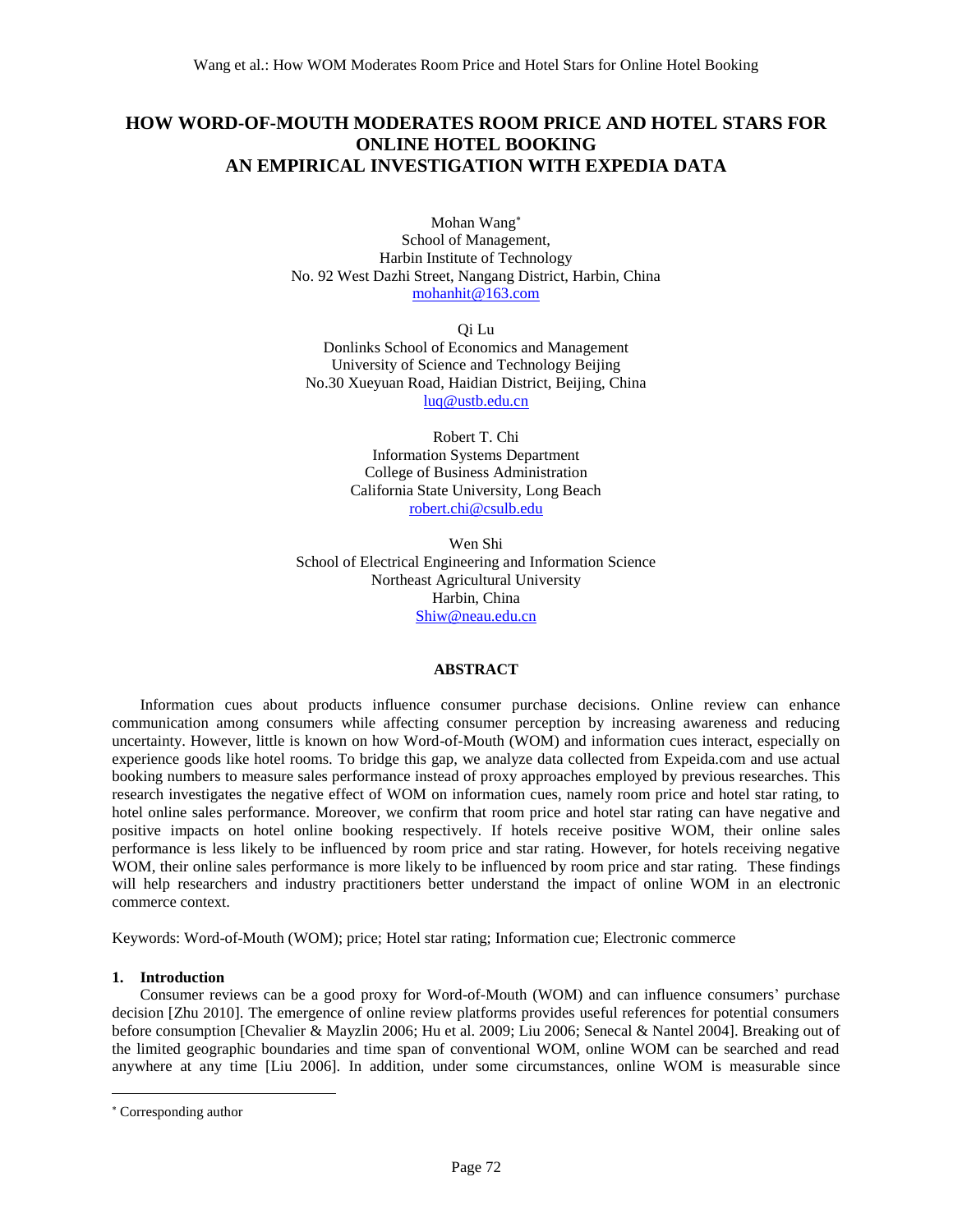consumers can score the products on these platforms [Park & Kim 2008], which provides an ideal environment for research.

Prior studies show that consumers tend to rely more on the recommendations of others when purchasing experience goods versus search goods [Park & Lee 2009; Senecal & Nantel 2004; Weathers et al. 2007], which makes WOM management especially important for hotels [Ye et al., 2009; Ye et al., 2011]. First, like other experience products, the quality of hotels cannot be determined until consumption, which makes consumers incline to seek information from WOM. Second, during the consumption process, consumers take a lot of involvement, which makes them more likely to generate WOM after consumption [Stokes & Lomax 2002]. Third, the unique features of hotel product may be affected by WOM differentiated from other experience products such as books or movies. Comparing to books and movies, even though hotel rooms is more like a perishable product, the lifeline of hotels is much longer, so reviews may be posted in less density.

Since consumers seek information to increase the awareness of product and reduce risk of purchase, they may need other intrinsic and extrinsic cues as well. Whereas extant studies have shown information cues such as product price and star rating affect consumer cognition towards product quality, empirical evidence provides little on how they may be affected by WOM and influence the sales performance in an online context, especially on experience goods like hotel rooms. This study mainly focuses on the moderating effects of online WOM on room price and hotel star rating in hotel online sales.

One challenge for most empirical research on WOM is that real-time sales data is often hard to collect. Prior studies use proxy approaches to represent sales performance [Chevalier & Mayzlin 2006; Duan, et al. 2008; Ye, et al. 2009], for example, using the number of online reviews as a proxy for the number of online booking. Using a newly introduced special function provided by Expedia website, we are able to collect actual hotel booking data from Expedia, and demonstrate the interesting effect of WOM on hotel online sales performance.

The remainder of this paper is organized as follows. We review the related literature and develop our hypotheses in Section 2. In Section 3, we describe the data collection process and the research methodology. We then present the empirical results in Section 4 and conclude with contributions and future research directions in Section 5.

### **2. Literature Review and Hypotheses**

#### 2.1 Online Word-of-Mouth

Word-of-mouth communication has been served as an important source of influence for consumer behavior [Schubert & Ginsburg 2000]. Other consumers' reviews are sometimes believed to be more credible [West & Broniarczyk 1998]. Consumers tend to take other's opinions or experiences as reference before consumption, especially when the product quality is uncertain [Chen et al. 2004]. Based on Park and Lee's [2008] conclusion, reviews are especially important for consumers when purchasing experience goods than search goods. A great number of studies have emphasized the positive impact of WOM on experience product sales [Chevalier & Mayzlin 2006]. Pavlou and Gefen [2004] argue that feedback mechanism is effective only if the participants perceive that the feedback is accurate and credible. In other words, consumers may take other consumers' WOM into their decision making process when they perceive the information is true and believable.

WOM in the form of consumer reviews includes two key metrics, namely the volume of reviews and the valence of reviews [Mahajan et al. 1984; Neelamegham & Chintagunta 1999; Liu 2006]. The volume of WOM refers to the amount of communications among consumers. It is regarded as an indicator of the intensity of WOM that plays a dominant role in driving revenues [Duan et al. 2008]. Some researchers [Chen et al. 2004] argue that the volume of consumer reviews reflects the momentum of the product. More discussions may trigger consumer interests and increase awareness. Besides, a larger number of reviews may increase the objectivity and be trusted more by potential consumers.

The valence of WOM refers to rating values towards the products. It reflects the overall quality or performance of products based on a variety of consumers' preferences [Duan et al. 2008]. Since consumers take Word-of-Mouth as a relatively credible source of information, the valence of WOM has a strong effect on consumer judgment [Grewal et al. 2003]. Consumers trust sellers with many positive ratings, which are signals of superior reputation [Ba & Pavlou 2002]. And positive consumer reviews will increase consumers' perceived trustworthiness of online stores [Utz et al. 2012]. The overall rating converges to the true quality as the number of consumer reviews increases [Chen et al. 2004]. A number of previous studies [Chevalier and Mayzlin 2006; Zhu 2010] have been conducted to examine the impact of WOM valence on product sales. Some studies [Liu 2006; Duan et al. 2008] reveal that although WOM information offers significant explanatory power for the movie box office revenue, the explanatory power is mainly generated by the volume of WOM rather than the valence, emphasizing the importance of the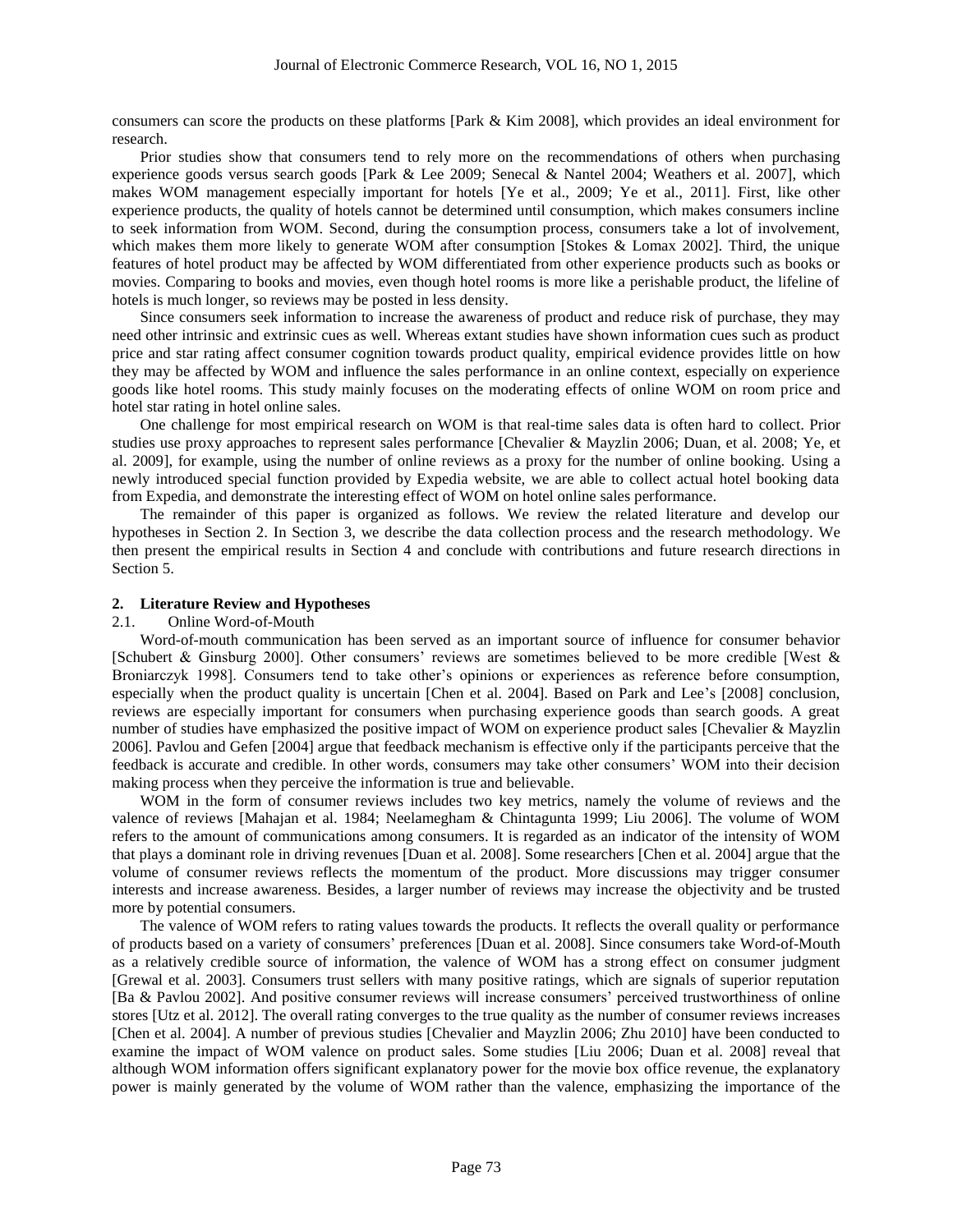awareness effect of WOM. But little research focuses on the moderate effect of WOM, especially on experience goods.

For experience products such as books and movies, consumers are able to search and obtain information from friends or mass media very easily. The massive external information may reduce the influential power of WOM. However for hotels, the information source is relatively limited, which makes consumer reviews more helpful when consumers book hotels.

To measure the impact of WOM, prior research used various proxy approaches to represent product sales performance. For example, Chevalier and Mayzlin [Chevalier & Mayzlin 2003] used sales rank on amazon.com and barnesandnoble.com to reflect book sales. In the hospitality field, Ye et al. [Ye et al. 2008; 2009; 2011] introduced the number of reviews posted each month as a proxy of monthly hotel sales. Then, they conducted an offline survey of those selected hotels to validate the proxy variable. For this research, we will use the actual online booking data to capture the WOM impact, keeping information loss at a minimum.

### 2.2. Room Price

Based on cue utilization theory, consumers infer information from product-related attributes at first. Prior studies suggest when faced with uncertainty, consumers are more likely to rely on information cues related to quality [Völckner & Hoffmann 2007]. Before consumers make their final purchase decision, they will adjust the perceived quality of the product with information cues from multiple sources. The product quality expectation may be of multiple dimensions and product specific, such as product description [Grewal 1995].

Product price as a marketplace cue has been debated in marketing research with various divergent angles. Price is commonly recognized as the amount of money that consumers have to sacrifice to fulfill their demand, which plays a negative role to reduce purchase probabilities [Erickson & Johansson 1985]. Generally, consumers prefer products of relatively less cost under the same condition. In accordance with prior findings, we hypothesize:

*H1: Room price is negatively related to online hotel booking.*

However, consumers do not always choose products with the lowest price, even when the products are similar, since their purchase decision could be affected by other attributes besides price. The informational effect of price has been discussed in a considerable number of research efforts [Brucks et al. 2000; Rao 1988; Völckner & Hoffmann 2007]. For example, Völckner and Hoffmann [2007] found that higher price is an indicator of higher quality and it will increase the purchase probability eventually. Based on the hedonistic consumption literatures, Dubois and Laurent [1994] found that consumer purchase behavior is also related to emotional responses of using the product. When consumers pursue hedonistic fulfillment of happiness, excitement, or fun, they prefer to choose high price products. Since the hotel experience is regarded as hedonistic product, when consumers select hotels from a wide range of classes and prices, most of them are not just looking for a bed to sleep on, but planning to enjoy the day with good facility, friendly services, or a hot tub. These emotional responses can be obtained from WOM to influence their decisions. It is worthy studying how WOM may affect hotel sales and how it may interact with room price. For consumers, higher price means not only higher cost, but also higher risk. However, such risk could be reduced by WOM. By reading hotel review information, potential consumers can infer whether the quality is worth the price. Thus, we hypothesize:

*H2: The relation between room price and hotel booking is moderated by WOM. Room price is less influential for hotels with positive WOM than hotels with negative WOM.*

### 2.3. Hotel star rating

Hotel star rating is a general classification of hotel quality. In Europe and some parts of Asia, hotel star rating is governed by national tourism institution based on a series of facility and service standards. Even for hotels without a star rating, many online travel websites provide a well-designed rating system to classify their overall quality. The hotel star rating is a stable signal for good quality and is not very sensitive to changes comparing to other factors [Israeli 2002]. The hotel star rating increases consumer cognition of hotel quality. In accordance with prior findings, we hypothesize:

### *H3: The hotel star rating is positively related to online hotel booking.*

We propose the similar moderating effect of WOM can be found on hotel star rating to hotel booking. In the hotel industry, star rating is related to reputation closely. Since seller reputation is positively related to consumer trust and identification [Keh & Xie 2009], it may spoil the explanatory power of WOM. From another perspective of consumer decision making, prior studies have shown that when consumers have to choose among well-known and less-known brands, they are more likely to regret if they pick the less-known product and it turns out to be inferior [Simonson 1992]. To avoid such regret, consumers will rely more on WOM information when selecting hotels with lower star rating. Thus, consumer review ratings may be less influential for hotels with higher star rating. We hypothesize: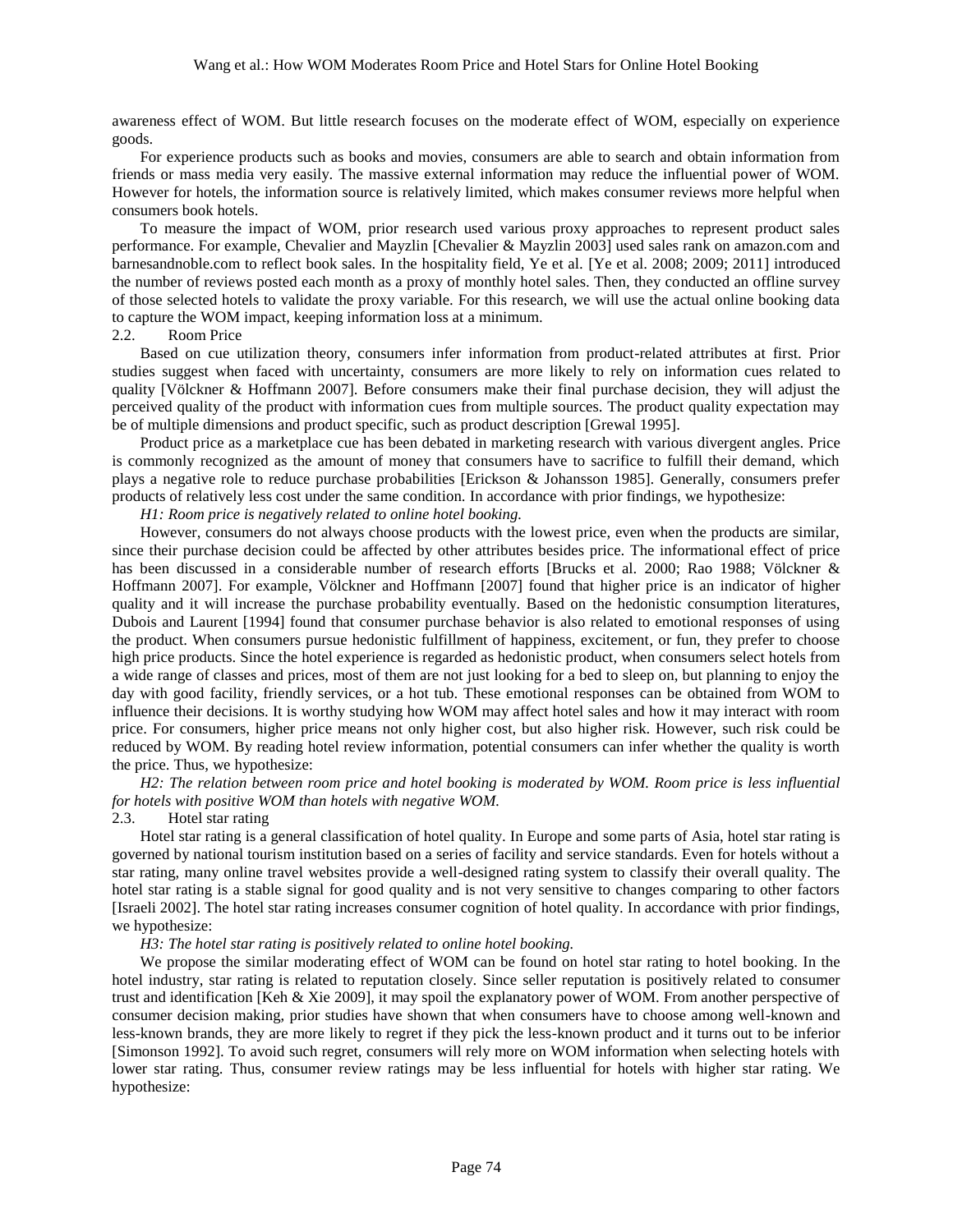*H4: The relation between hotel star rating and hotel booking is moderated by WOM. Hotel star rating is less influential for hotels with higher WOM than hotels with lower WOM.*

# **3. Research Methodology**

# 3.1. Data Description

The data for this study is collected from Expedia.com. Expedia is a leading online travel service provider and operates localized websites for travelers in many countries. Using data collected from Expedia.com will provide a good understanding of the overall hotel industry. Unlike many other travel websites such as TripAdvisor, only those members who have booked hotel rooms through Expedia.com and finished their trip are allowed to post comments to the website. The policy ensures the authenticity and accuracy of the reviews posted, and avoid fraud and disparagement from competitors. Above all, Expedia.com makes available the number of hotel booking within the last 48 hours and other detailed hotel information on their website which are not available from other travel websites.

Hotel booking number is affected not only by how many people actually booked the hotel but also by its accommodation capacity. Thus, when a hotel's booking number is zero, it is hard to distinguish whether no one wants to book the hotel or it is fully booked. To minimize such problem, we choose hotels in Detroit as our target data source. Detroit is a major city in Michigan, U.S., and is famous for its motor industry. It has encountered a huge population fall in the 21st century. In 2013, the total population fell to 0.68 million, lower than the half of its peak population of 1.8 million in 1950s. Detroit's economy declines accordingly and has declared bankruptcy in 2013. Detroit provides adequate hotel samples, and the recession of hotel industry will restrain the full booking situation. Therefore, we can observe more clearly how WOM interact with hotel attributes to influence hotel booking.

Expedia provides two types of room price information for each hotel: the individual room price per night on selected date and the average room price based on the lowest 3-night stay for 2 adults over the next 31days. The individual room price is shown on the description page of a hotel, while the average room price is shown on the page of hotel search result. When consumers search for hotels, the average room price will be shown first. Due to the limitation of our clawer program, we use the average room price for analysis. Expedia also provides hotel star rating (one to five stars) information to reflect the quality of a hotel.



Figure 1: Sample of the Yellow Textbox on the Hotel Website

We observe that there are four numerical WOM elements displayed on Expedia.com webpage: the individual guest rating and review, the average Expedia guests rating, the guest recommendation rate, and the total number of reviews. The guest rating on the review page is the score a consumer gives a hotel after his/her stay. It reflects a consumer's personal preference and judgment. In addition to the individual guest rating, Expedia.com also provides the average Expedia guests rating, which is a longitude rather than the current observation of guest ratings, and can be found beside the hotel name on the hotel information webpage. When customers write reviews for a hotel, Expedia.com inquires whether they would recommend the hotel to others and use the data to calculate the overall guest recommendation rate. The guest recommendation rate provides potential customers with an interesting and meaningful angle. For example, a guest gives a low rating for a hotel due to its poor service quality, may still recommend it for its convenient location and value. Figure 1 is a sample webpage of MGM Grand Detroit on Expedia.com.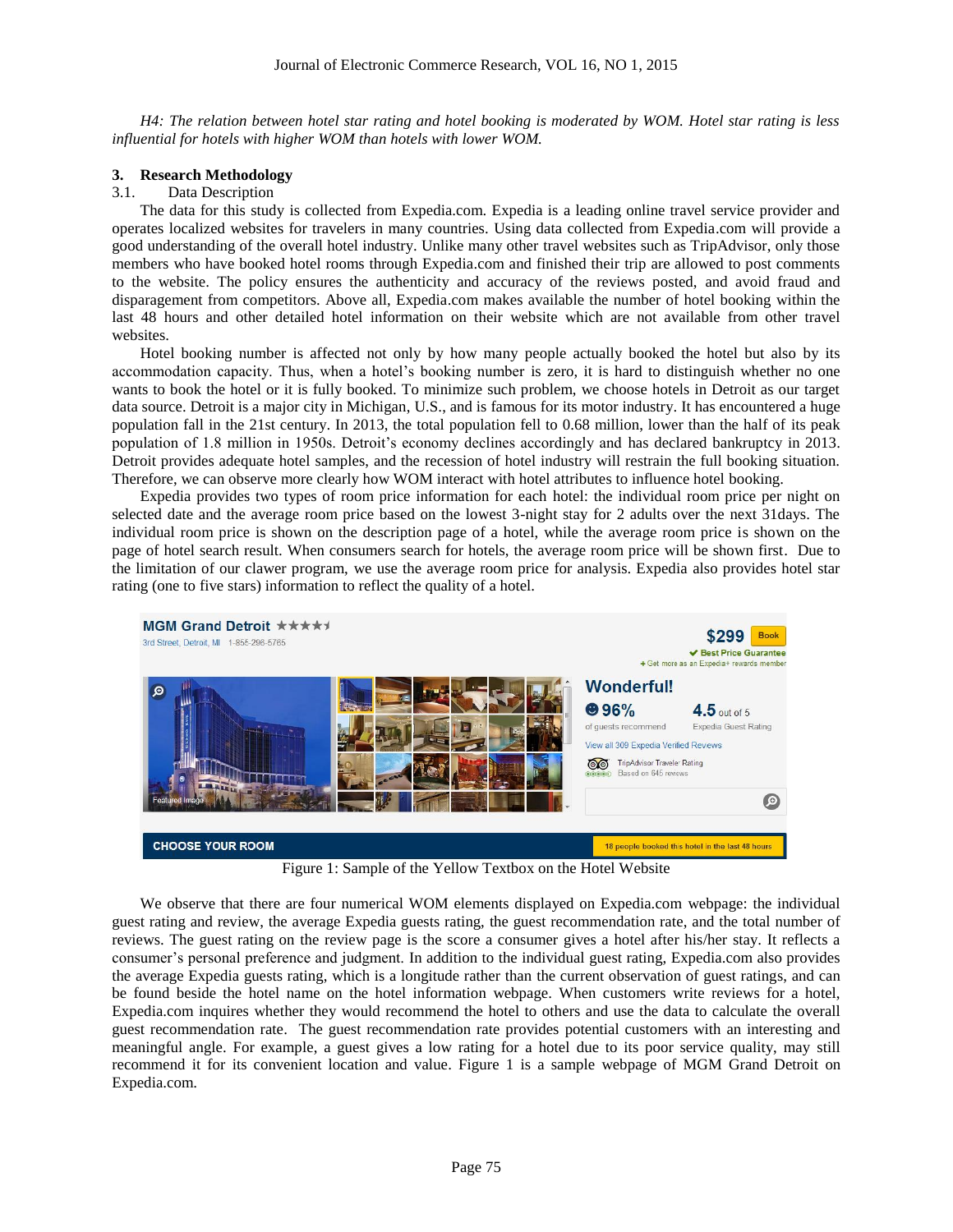### Wang et al.: How WOM Moderates Room Price and Hotel Stars for Online Hotel Booking

We use a crawler program to automatically download relevant information from 250 hotels daily from April  $17<sup>th</sup>$  to August 7th, 2013. For each hotel, we collect basic information, including the hotel name, the room price, the hotel star rating, and the number of bookings in the past 48 hours. We also collect individual guest rating, the average Expedia guests rating, the guest recommendation rate, and the total number of reviews for each hotel. To be noted, prior research suggests recent reviews are more influential than earlier ones; most people only read the first webpage before making their decisions [Pavlou & Dimoka 2006]. Thus, for this research, we collect the first page of consumer reviews on each hotel webpage instead of all reviews for analysis. The descriptive statistics of the hotel information is shown in Table 1.

| Variable                                     | Mean   | Standard Variance | Minimum  | Maximum |
|----------------------------------------------|--------|-------------------|----------|---------|
| HotelBooking                                 | 5.88   | 7.35              | 0        | 98      |
| RoomPrice                                    | 679.67 | 276.25            | 227      | 2584    |
| Star rating                                  | 2.63   | 0.61              |          | 4.5     |
| ReviewNumber                                 | 139.78 | 154.21            | 2        | 1074    |
| Individual Guest Ratin (Based on $1st$ page) | 3.75   | 0.72              | 1.4      | 5       |
| <b>ExpediaGuestsRating</b>                   | 3.61   | 0.74              | $\Omega$ | 5       |
| <b>GuestsRecommendRating</b>                 | 0.86   | 0.12              | 0.12     |         |

### Table 1: Key Descriptive Statistics.

### 3.2. Empirical model

In order to determine the appropriate model to apply, we first check if the hotel booking, the dependent variable, is normally distributed by plotting the frequency chart as shown in Figure 2. The chart clearly shows that the hotel booking is not normally distributed, hence the multi-variable linear regression model would not be appropriate. Next, since the hotel booking is a discrete variable, it may be proper to introduce Poisson regression model. However, one premise of the Poisson regression model is that its expected value is the same as variance. In our case, as can be seen on Table 1, the variance of the hotel booking is much higher than its expected value (mean). Therefore, we rule out the Poisson regression model and implement a Negative Binomial Regression model, which relaxes the assumption that the expected value and the variance are the same. To control the unobserved hotel level individual effect, we apply a fixed effect in our model.

For hotel *i* at time *t*:

$$
P(HoteIBooking_{i1}, HotelBooking_{i2},..., HotelBooking_{\pi_{i}}\Big| \sum_{t=1}^{T_{i}} HotelBooking_{\pi_{i}}) =
$$
\n
$$
\frac{\Gamma(1 + \sum_{t=1}^{T_{i}} HotelBooking_{\pi_{i}})\Gamma(\sum_{t=1}^{T_{i}} \lambda_{\pi_{i}})}{\Gamma(\sum_{t=1}^{T_{i}} HotelBooking_{\pi_{i}} + \sum_{t=1}^{T_{i}} \lambda_{\pi_{i}})} \prod_{i=1}^{T_{i}} \frac{\Gamma(HoteIBooking_{\pi_{i}} + \lambda_{\pi})}{\Gamma(1 + HotelBooking_{\pi_{i}})\Gamma(\lambda_{\pi})}
$$
\n
$$
\ln \lambda_{\pi_{i}} = \alpha_{\pi_{i}} + \beta_{i} HotelBooking_{\pi(i-1)} + \beta_{2} RoomPrice_{\pi_{i}} + \beta_{3} StarRating_{\pi_{i}} \tag{2}
$$
\n
$$
+ \beta_{4} RoomPrice_{\pi_{i}}*WOM_{\pi_{i}} + \beta_{5} StarRating_{\pi_{i}}*WOM_{\pi_{i}} + \varepsilon_{\pi_{i}}
$$

In this model, the dependent variable *HotelBooking*<sub>*it*</sub> represents the number of online bookings hotel *i* receives at time *t*. *HotelBooking*<sub>*it*</sub> represents the number of online bookings hotel *i* receives at time  $t-1$ . *RoomPrice<sub>it</sub>* is the room price of hotel *i* at time *t*. Some hotels adjust their pricing strategies frequently, therefore it is essential to also capture the fluctuation of the prices and include them in our analysis. *StarRating<sup>i</sup>* is the star rating of hotel *i* assigned by the online travel agent. The lack of subscript *t* shows star ratings may differ among hotels but do not change overtime. Each  $WOM_j$  represents a numerical WOM such as the number of reviews, the rating, the score, and the percentage.  $RoomPrice_{it} * WOM_{jit}$  and  $StarRating_i * WOM_{jit}$  represent the moderating effect of WOM *j* on room price and star rating for hotel *i* at time *t* respectively.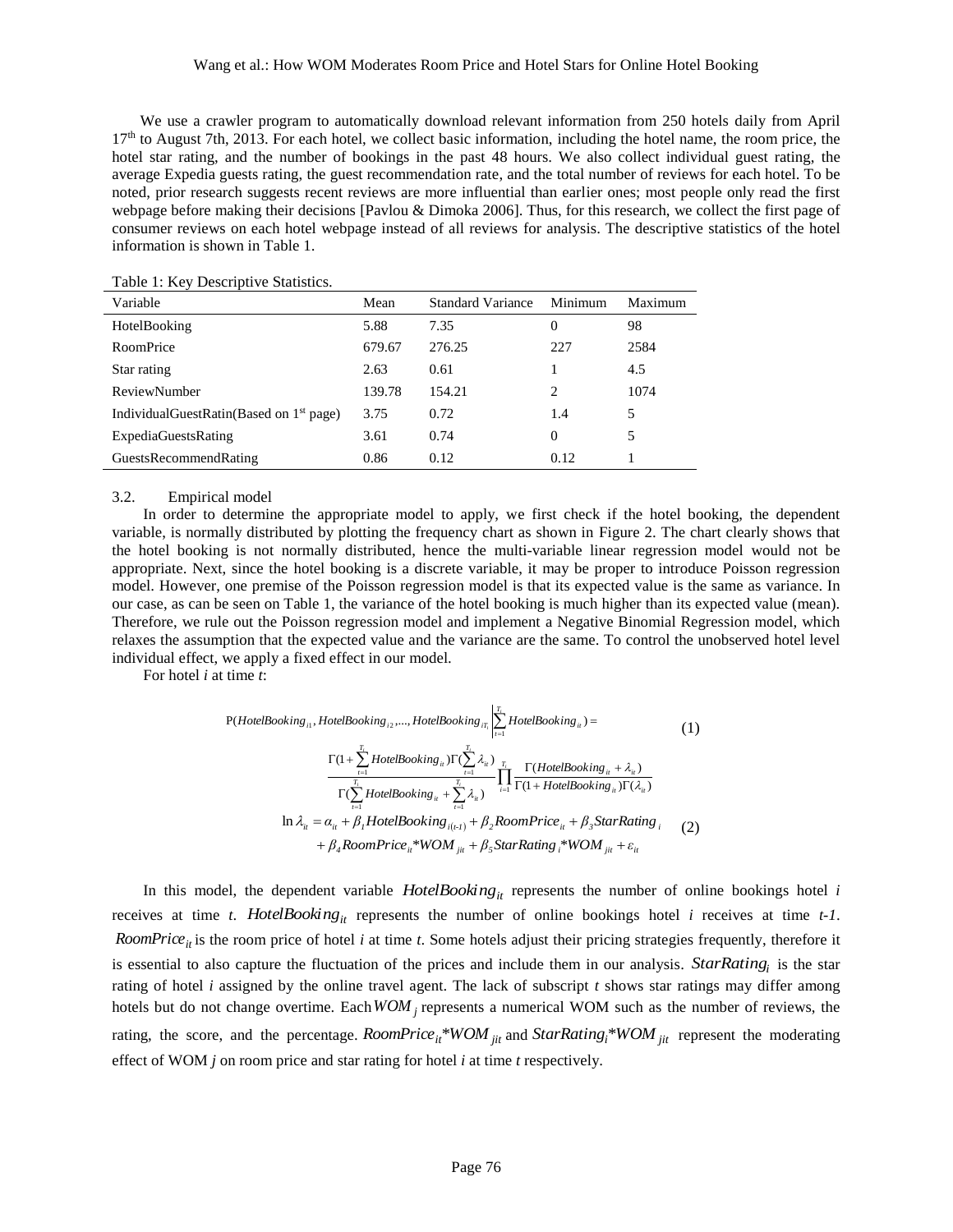

Figure 2: Distribution of hotel bookings in last 48 hours

In accordance with prior studies, we assume that when a customer visits hotel *i* at time *t*, he/she will read other customers' reviews on the first page, and use the average ratings of these reviews for booking reference. Thus, at each time point t, we calculate the average ratings on the first page to represent the review rating.

In this research, we use the cumulative reviews [Chevalier & Mayzlin 2006] to measure the volume of WOM for each hotel, and regard the total number of reviews, the average review rating [Clemons et al. 2006], the Expedia guests rating, and the rating of guests recommendation as measurements of the valence of WOM.

# **4. Discussion of Results**

We run one model for the WOM volume, and three models for the WOM valence. The effect of the WOM volume is presented in Table 2, while the effect of the WOM valence is shown in Table 3.

| $10000$ 2. INSTEAD OF MONAGE TO WHILE THE WORLD WAS LOTEN TO THE T |                   |  |  |  |
|--------------------------------------------------------------------|-------------------|--|--|--|
| Variable                                                           | Model 1           |  |  |  |
| Ln(RoomPrice)                                                      | $-1.45(0.08)$ *** |  |  |  |
| <b>StarRating</b>                                                  | $2.11(0.18)$ ***  |  |  |  |
| Ln(RoomPrice)*ln(ReviewNumber)                                     | $0.18(0.01)$ ***  |  |  |  |
| StarRating*ln(ReviewNumber)                                        | $-0.37(0.03)$ *** |  |  |  |
| Constant                                                           | $4.66(0.23)$ ***  |  |  |  |
| Log Likelihood                                                     | $-50291.778$      |  |  |  |
| LR Chi <sub>2</sub>                                                | 0.0000            |  |  |  |
| Number of Obs.                                                     | 22750             |  |  |  |
| Number of Groups                                                   | 250               |  |  |  |
|                                                                    |                   |  |  |  |

Table 2: Result of Model 1 with the WOM Volume

\*\*\*  $p < 0.005$ , \*\*  $p < 0.05$ , standard errors are reported in parenthesis

| Variable                            | Model 2           | Model 3           | Model 4           |  |  |
|-------------------------------------|-------------------|-------------------|-------------------|--|--|
| Ln(RoomPrice)                       | $-0.71(0.06)$ *** | $-1.05(0.08)$ *** | $-1.01(0.12)$ *** |  |  |
| <b>StarRating</b>                   | $0.54(0.11)$ ***  | $0.99(0.16)$ ***  | $0.84(0.32)$ ***  |  |  |
| Ln(RoomPrice)*AverageReviewRating   | $0.03(0.01)$ **   |                   |                   |  |  |
| StarRating*AverageReviewRating      | $-0.07(0.03)$ **  |                   |                   |  |  |
| Ln(RoomPrice)*ExpediaGuestsRating   |                   | $0.11(0.02)$ ***  |                   |  |  |
| StarRating*ExpediaGuestsRating      |                   | $-0.21(0.04)$ *** |                   |  |  |
| Ln(RoomPrice)*GuestsRecommendRating |                   |                   | $0.43(0.13)$ ***  |  |  |
| StarRating* GuestsRecommendRating   |                   |                   | $-0.69(0.35)$ **  |  |  |
| Constant                            | $4.69(0.24)$ ***  | $5.06(0.24)$ ***  | $5.03(0.24)$ ***  |  |  |
| Log Likelihood                      | $-50333.017$      | $-50309.148$      | $-50322.626$      |  |  |
| LR Chi2                             | 0.0000            | 0.0000            | 0.0000            |  |  |
| Number of Obs.                      |                   | 22750             |                   |  |  |
| Number of Groups                    | 250               |                   |                   |  |  |

\*\*\*  $p < 0.005$ , \*\*  $p < 0.05$ , standard errors are reported in parenthesis

H1 investigates the negative effect of room price on hotel booking. As shown in Tables 2 and 3, all coefficients for RoomPrice in all four models are negative and significant, hence, supports H1. It shows that hotel booking will decrease when its room price increases.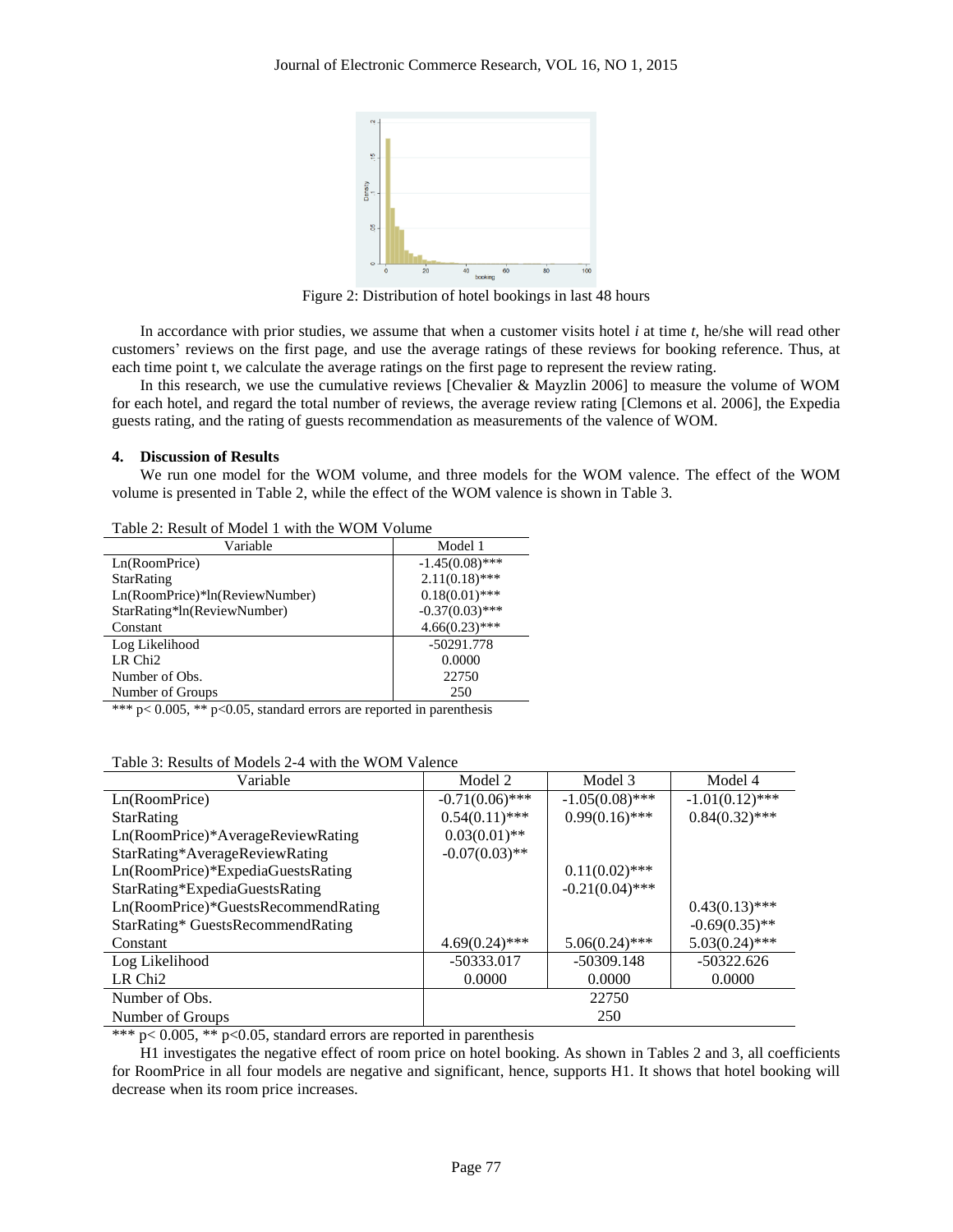H2 investigates the moderating effect of WOM on the relation between room price and hotel booking. It is supported as all the WOM coefficients are statistically significant. It shows that customers would be more willing to book higher price hotels when there exists large volume of WOM or when the WOM (guest rating) is positive.

H3, focusing on the effect of star rating, is supported by the results. It confirms and extends prior study's conclusion [Israeli 2002] that star rating is a stable signal of high quality for hotels, and such signal would lead to more hotel booking.

H4 states that WOM moderates the relation between hotel star rating and hotel booking and is also supported by the results. It indicates that customers would pay less attention on star rating provided that the hotel has enough WOM or its WOM is positive.

# **5. Managerial Implications**

We summarize the contribution of this research as follows. First, following prior studies, we find room price acts as a negative information cue to consumer buying decision, while hotel star rating has the opposite effect. Then we introduce the moderating effect of WOM on room price and star rating in hotel online booking. To be specific, we use all non-textual WOM information showed on the webpage of Expedia.com, namely number of hotel reviews, guest rating, hotel star rating, and hotel recommendation rating. The regression results show that WOM has negative moderating effect over room price and star rating on hotel online booking. When the WOM is informative enough, consumers rely less on room price and hotel star rating to make their decision. Unlike previous researches, we contribute to the WOM research by using actual online booking data instead of proxy variables [Chevalier  $\&$ Mayzlin 2006; Duan et al. 2008; Ye et al. 2009]. Using actual booking data, we are able to re-examine hotel booking with less information loss. The analytical results can help to better understand the effect of WOM and information cues on sales performance.

The findings from this research have several managerial implications. First of all, WOM has significant effect on consumers' purchase decisions. Managers should emphasize the importance of customer word-of-mouth and encourage them to post reviews. More reviews and positive comments will increase the awareness and publicity of the company and attract more attentions from potential customers. Secondly, practitioners should make proper marketing strategies to coordinate with the WOM platforms. The findings reveal that hotels with higher price or lower star rating have higher tendency to be impacted by WOM and may benefit more from allocating resources to managing online consumer reviews. Thus, firms should manage reviews well to increase potential consumers' awareness and reduce their concerns. The findings from this research can be applied to the understanding of experience goods other than hotel booking.

### **6. Conclusions and Future Research Directions**

The objective of this research is to investigate the moderating effect of WOM on room price and star rating to hotel online sales performance. We select hotels located in Detroit as our data sample, and collect basic hotel information along with consumer reviews on Expedia.com. We extend WOM literature by using the hotel's actual booking numbers as the dependent variable, and confirm that room price and hotel star rating have negative and positive impact on hotel online booking, respectively. The results also reveal that WOM moderates the effect of room price and star rating on hotel booking negatively. The online sales performances of hotels with more or better WOM are less likely to be influenced by lower price or higher star rating. The findings from this study can benefit both researchers and practitioners in understanding consumer decision making process and in devising marketing strategies such as pricing and promotion plans.

We conclude by addressing the limitations of our study, and discussing future research directions. Firstly, we shall collect more cities' data for longer time period in order to factor possible city and seasonal influences on the study. Secondly, we have used only numerical WOM data in this study. However, textual WOM data may include information related to not only hotels' actual quality of facility and service, but also the differentiation between perceived and actual experience. Besides, the textual comments from customers may also contain emotions and other valuable information that cannot be expressed or quantified by numeric ratings. Content analysis techniques could be applied to measure such effects in the future research.

### **Acknowledgment**

This research is partially supported by NKBRPC (2014CB340506) and NSFC (71490724, 71225003).

## **REFERENCES**

Akshay, R.R. and K.B. Monroe. "The Moderating Effect of Prior Knowledge on Cue Utilization in Product Evaluations," *Journal of Consumer Research*, Vol. 15, No. 2: 253-264, 1988.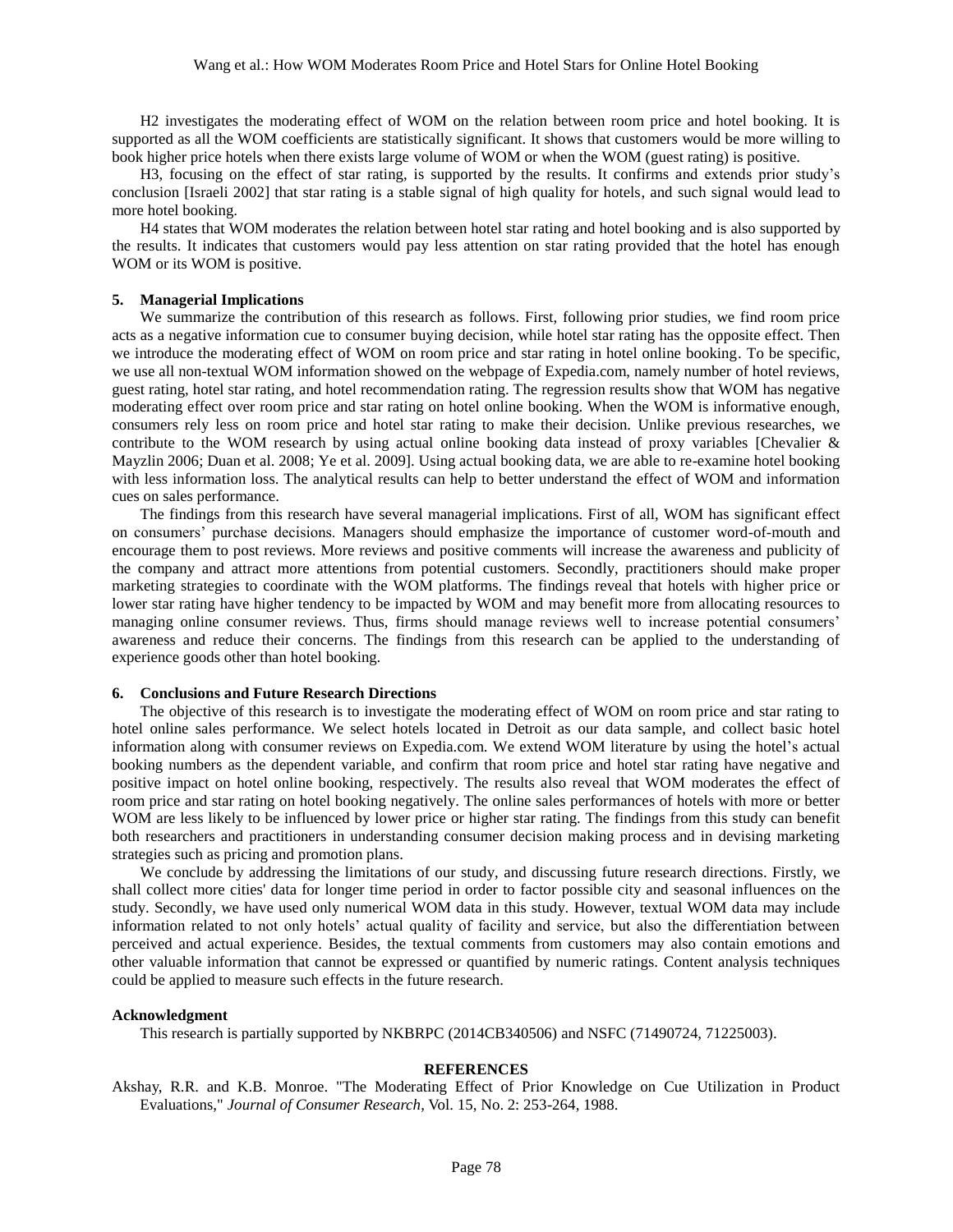- Ba, S. and P.A. Pavlou. "Evidence of the Effect of Trust Building Technology in Electronic Markets: Price Premiums and Buyer Behavior," *MIS Quarterly*, Vol. 26, No. 3: 243-268, 2002.
- Brucks, M., V.A. Zeithaml and G. Naylor. "Price and Brand Name as Indicators of Quality Dimensions for Consumer Durables," *Journal of the Academy of Marketing Science*, Vol. 28, No. 3: 359-374, 2000.
- Chen, P.Y., S.Y. Wu and J. Yoon. "The Impact of Online Recommendations and Consumer Feedback on Sales," *International Conference on Information Systems*, Charlottesville, Virginia, 2004.
- Chevalier, J.A. and D. Mayzlin. "The Effect of Word of Mouth on Sales: Online Book Reviews," *Journal of Marketing Research*, Vol. 43, No. 3: 345-354, 2006.
- Clemons, E.K., G. Gao and L.M. Hitt. "When Online Reviews Meet Hyperdifferentiation: A Study of the Craft Beer Industry," *Journal of Management Information Systems*, Vol. 23, No. 2: 149-171, 2006.
- Duan, W., B. Gu and A.B. Whinston. "Do Online Reviews Matter? An Empirical Investigation of Panel Data," *Decision Support Systems*, Vol. 45, No. 4: 1007-1016, 2008.
- Duan, W., B. Gu and A.B. Whinston. "The Dynamics of Online Word-of-Mouth and Product Sales: An Empirical Investigation of the Movie Industry," *Journal of Retailing*, Vol. 84, No. 2: 233-242, 2008.
- Dubois, B. and G. Laurent. "Attitudes toward the Concept of Luxury: An Exploratory Analysis," *Asia Pacific Advances in Consumer Research*, Vol. 1, No. 2: 271-278, 1994.
- Erickson, G.M. and J. K. Johansson. "The Role of Price in Multi-Attribute Product Evaluations," *Journal of Consumer Research*, Vol. 12, No. 2: 195-199, 1985.
- Grewal, D. "Product Quality Expectations: Towards an Understanding of Their Antecedents and Consequences," *Journal of Business and Psychology*, Vol. 9, No. 3: 225-240, 1995.
- Grewal, R., T.W. Cline and A. Davies. "Early-Entrant Advantage, Word-of-Mouth Communication, Brand Similarity, and the Consumer Decision-Making Process," *Journal of Consumer Psychology*, Vol. 13, No. 3: 187- 197, 2003.
- Hu, N., J. Zhang and P. Pavlou. "Why Do Online Product Reviews Have a J-Shaped Distribution? Overcoming Biases in Online Word-of-Mouth Communication," *Communication of the ACM –A view of Paralle Computing*, Vol. 52, No. 10: 144-147, 2009.
- Israeli, A.A. "Star Rating and Corporate Affiliation: Their Influence on Room Price and Performance of Hotels in Israel," *Hospitality Management*, Vol. 21, No. 4: 405-424, 2002.
- Keh, H.T. and Y. Xie. "Corporate Reputation and Customer Behavioral Intentions: The Roles of Trust, Identification and Commitment," *Industrial Marketing Management*, Vol. 38, No. 7: 732-742, 2009.
- Liu, Y. "Word-of-Mouth for Movies: Its Dynamics and Impact on Box Office Receipts," *Journal of Marketing Research*, Vol. 70, No. 3: 74-89, 2006.
- Mahajan, V., E. Muller and R.A. Krein. "Introduction Strategy for New Products with Positive and Negative Wordof-Mouth," *Management Science*, Vol. 30, No. 12: 1389-1404, 1984.
- Neelamegham, R. and P. Chintagunta. "A Bayesian Model to Forecast New Product Performance in Domestic and International Markets," *Marketing Science*, Vol. 18, No. 2: 115-136, 1999.
- Park, C. and T.M. Lee. "Information Direction, Website Reputation and Ewom Effect: A Moderating Role of Product Type," *Journal of Business Research*, Vol. 62, No. 1: 61-67, 2009.
- Park, D.H. and S. Kim. "The Effects of Consumer Knowledge on Message Processing of Electronic Word of Mouth Via Online Consumer Reviews," *Electronic Commerce Research and Application*, Vol. 7, No. 4: 399-410, 2008.
- Pavlou, P.A., and A. Dimoka. "The Nature and Role of Feedback Text Comments in Online Marketplaces: Implications for Trust Buildings, Price Premiums, and Seller Differentiation," *Information Systems Research*, Vol. 17, No. 4: 392-414, 2006.
- Pavlou, P.A. and D. Gefen. "Building Effective Online Marketplaces with Institution-Based Trust," *Information Systems Research*, Vol. 15, No. 1: 37-59, 2004.
- Schubert, P. and M. Ginsburg. "Virtual Communities of Transaction: The Role of Personalization in Electronic Commerce," *Electronic Markets*, Vol. 10, No. 1: 45-55, 2000.
- Senecal, S. and J. Nantel. "The Influence of Online Product Recommendations on Consumers' Online Choices," *Journal of Retailing*, Vol. 80, No. 2: 159-169, 2004.
- Simonson, I. "The Influence of Anticipating Regret and Responsibility on Purchase Decisions," *Journal of Consumer Research*: 105-118, 1992.
- Stokes, D. and W. Lomax. "Taking Control of Word-of-Mouth Marketing: The Case of an Entrepreneurial Hotelier," *Journal of Small Business and Enterprise Development*, Vol. 9, No. 4: 349-357, 2002.
- Utz, S., P. Kerhhof and J. v. d. Bos. "Consumer Rule: How Consumer Reviews Influence Perceived Trustworthiness of Online Stores," *Electronic Commerce Research and Applications*, Vol. 11, No. 1: 49-58, 2012.